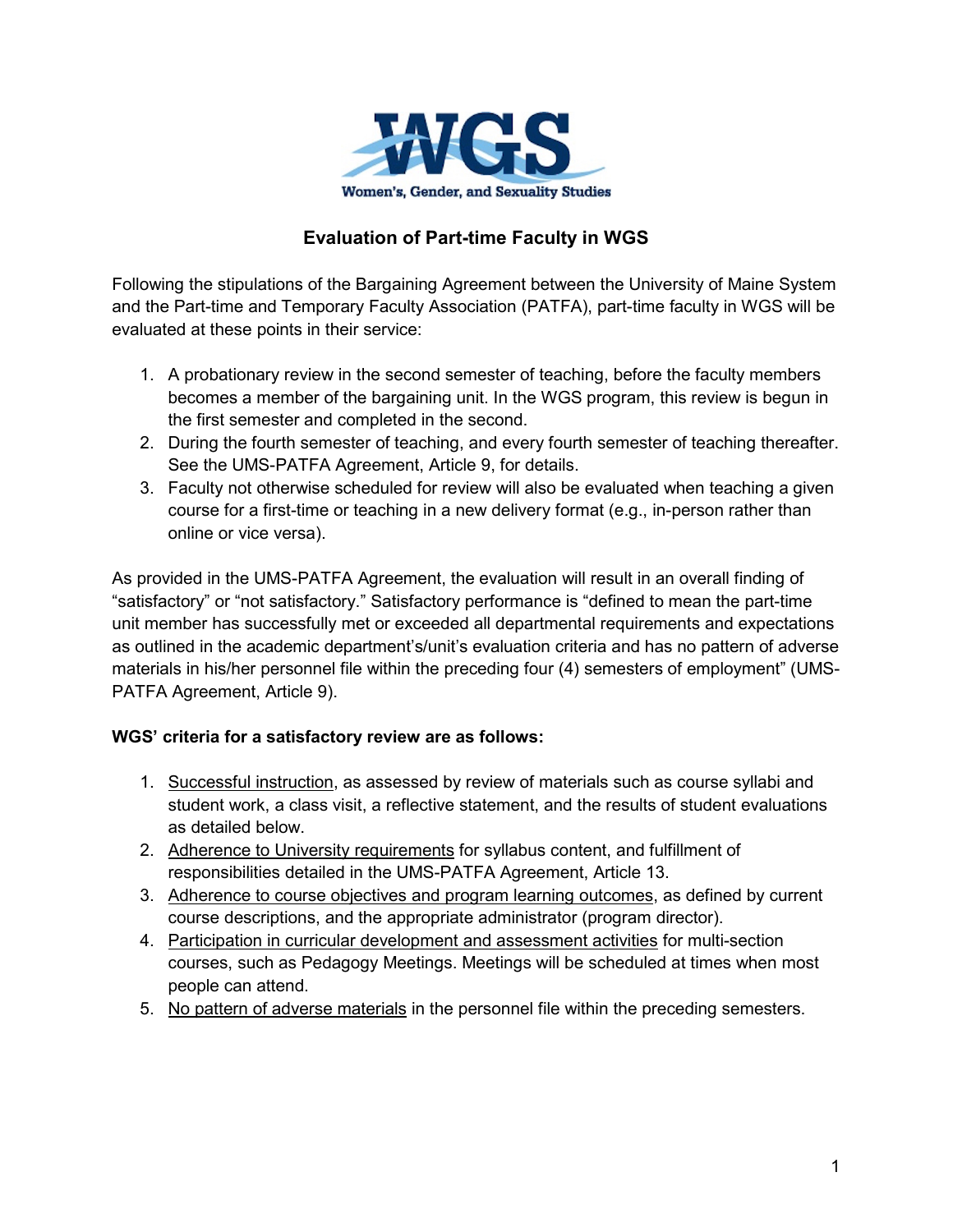### **General Policies, Practices, & Timeline - PROBATIONARY FACULTY & NEW COURSE**

The probationary review for adjunct faculty begins in the first semester of teaching in WGS and is completed in the second semester.

The director will provide each new faculty member with a copy of the review policy at the time of hire. The director will notify the instructor of the pending evaluation, normally during the first month of the semester. As soon as possible, the director will meet informally with the faculty member to answer any questions about the process and to learn more about the faculty member's background and approach to teaching.

The faculty member will be asked to provide the following materials to the director:

- 1) The most recent syllabus for each different course taught
- 2) A sample assignment from each different course taught
- 3) Selected papers showing the instructor's feedback to student work at various skill levels
- 4) A reflective statement after the course has ended, as described below

A class visit will be arranged in the second month of the semester. After the visit, the director will schedule a brief meeting with the faculty member to discuss the visit and other materials submitted.

After the semester has ended, when student evaluations have become available, the instructor will be asked to provide a brief reflective statement (no more than two pages) on their teaching during the review period: what worked, what didn't work, what the instructor plans to do differently in the future, and what additional support from the program might help the instructor succeed.

The review letter will be completed as soon as possible after evaluations and the reflective statement have become available. Suggestions for improvement will be offered in regard to any issues identified.

Should concerns arise, the faculty member may be asked to meet with the appropriator administrator to discuss these concerns and develop a plan to address them.

Completed reviews will take the form of a letter, normally no longer than two pages. The letter will be copied to the PATFA member and to the personnel file.

The PATFA member will have the right to respond in writing within two weeks of receiving the review. This response will be added to the personnel file.

The director will forward the letter, along with any response from the PATFA member, to the Office of Human Resources.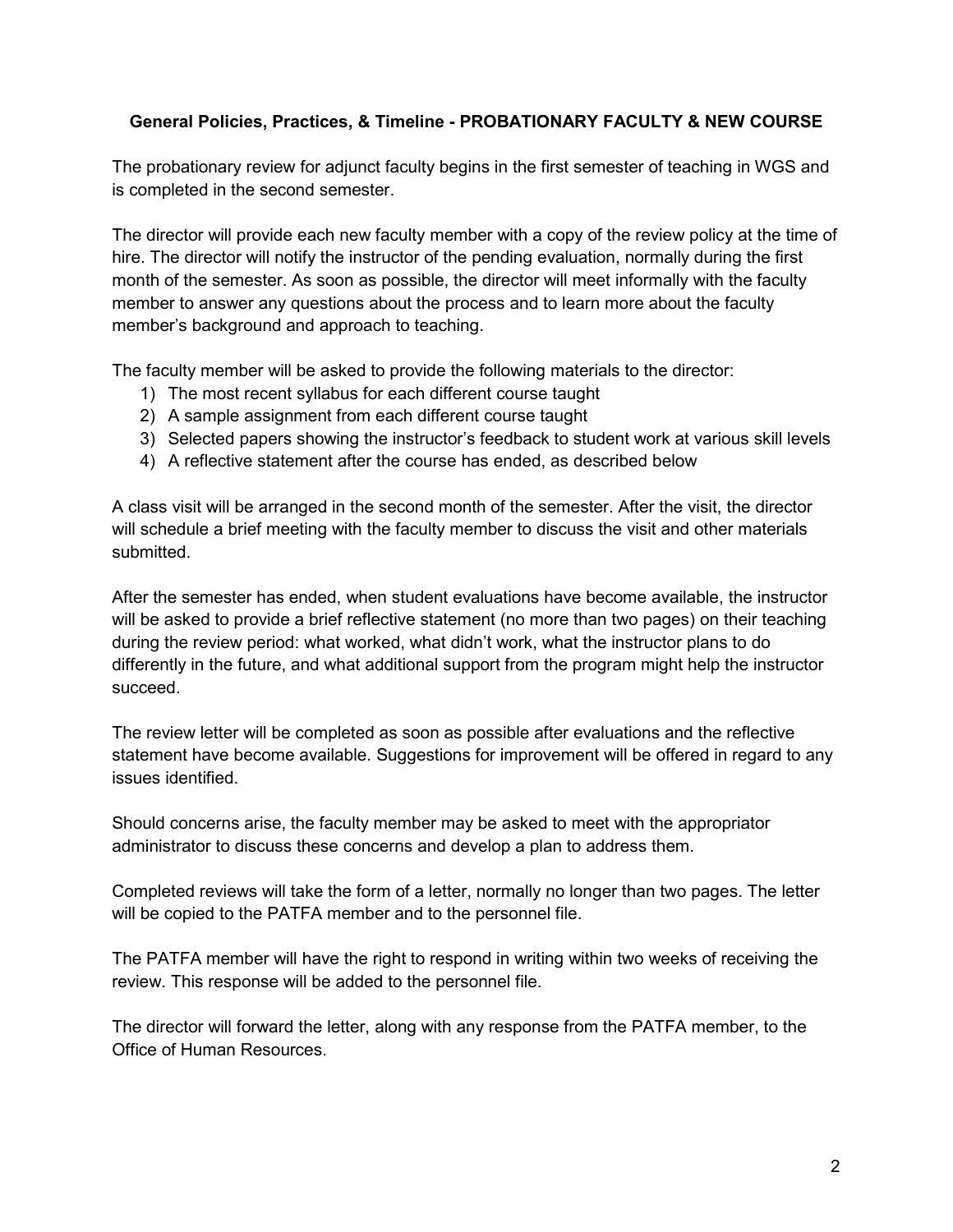### **General Policies, Practices, & Timeline - FOURTH SEMESTER REVIEW**

As stipulated in the PATFA-UMS Agreement, all PATFA faculty are evaluated in the fourth semester of teaching for the unit and every fourth semester thereafter.

The fourth semester review is a cumulative review, covering the work of the semesters since the previous review.

Early in the review semester, the director will carry out the review. The director will meet with the faculty member before the review begins, to clarify the process and discuss any concerns.

The faculty member will be asked to provide the following materials to the director:

- 1) A list of courses taught during the review period, organized by semester
- 2) The most recent syllabus for each different course taught during the review period
- 3) A sample assignment from each different course taught
- 4) Selected papers showing the instructor's feedback to student work at various skill levels
- 5) A reflective statement after the course has ended (no more than two pages) on their teaching during the review period: what worked, what didn't work, what the instructor plans to do differently in the future, and what additional support from the program might help the instructor succeed

The director will evaluate the materials submitted, as well as the personnel file and the results of student evaluations. A class visit will be arranged, normally in the second month of the semester. After the visit, the director will meet with the faculty member to discuss the class session and materials submitted.

Completed reviews will take the form of a letter, normally no longer than two pages. The letter will be copied to the PATFA member and to the personnel file.

The PATFA member will have the right to respond in writing within two weeks of receiving the review. This response will be added to the personnel file.

The director will forward the letter, along with any response from the PATFA member, to the Office of Human Resources.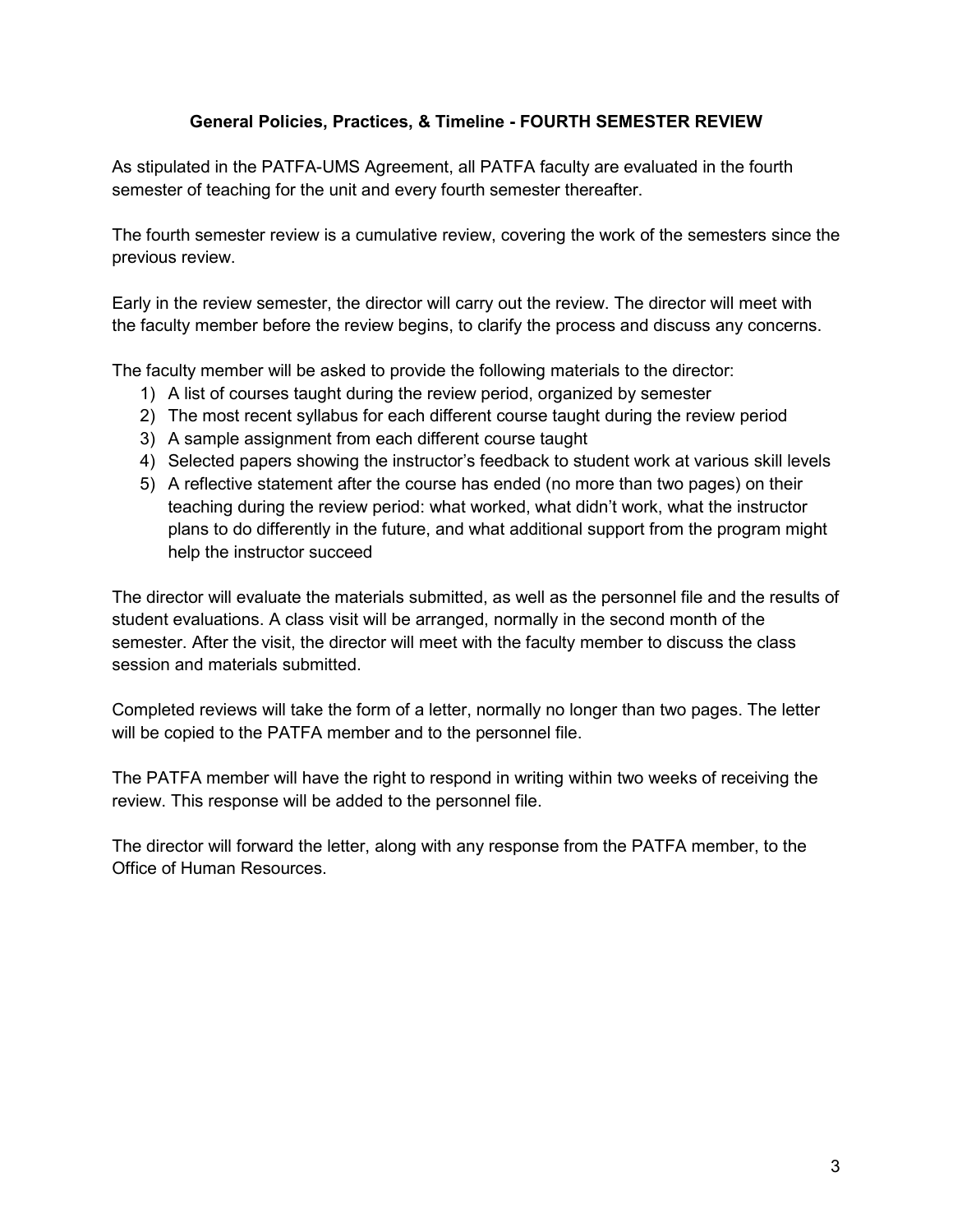# **Principles of Effective Teaching**

*Adapted from research by M. Adams (2016), K. Bain (2004), K.A. Feldman (1976, 1988), M. Hildebrand (1971), W.J. McKeachie (2002), and L.B. Nilson (2003)*

| <b>Prepared and Organized</b> | Plans for the semester, the unit, the week, the day's activities<br>Provides a syllabus containing student learning outcomes,<br>objectives, bibliography, assignments, homework, schedule,<br>special requirements, grading, guidelines                                                                                                                                                                                                                                   |
|-------------------------------|----------------------------------------------------------------------------------------------------------------------------------------------------------------------------------------------------------------------------------------------------------------------------------------------------------------------------------------------------------------------------------------------------------------------------------------------------------------------------|
| <b>Clearly Communicates</b>   | Shares information in a clear, understandable manner<br>Capable of reducing knowledge to its simplest components<br>Ties information together<br>Relate theory, principles, and concepts to practical<br>application<br>Makes objectives available and clear<br>Answers questions completely and freely<br>Gives feedback regularly and in a manner that helps students<br>learn<br><b>Explains criticism</b>                                                              |
| <b>Stimulating Style</b>      | Presents material/concepts in ways that are interesting and<br>involving<br>Reinforces major points with meaningful referent, example, or<br>illustration<br>Relates material to the students' world<br>Relates material to actual experiences in real life<br>Focuses on learning that will remain a permanent part of<br>one's life and will be repeatedly used outside of class<br>Develops the desire to want to know<br>Spends time getting students excited to learn |
| <b>Command of the Subject</b> | Knowledge in the content area(s)<br>Current and up-to-date in the field<br>Can demonstrate and illustrate the important aspects of the<br>field<br>Points out the contrasts and implications of various theories<br>and principles<br>Summarizes to aid learning and retention of material                                                                                                                                                                                 |